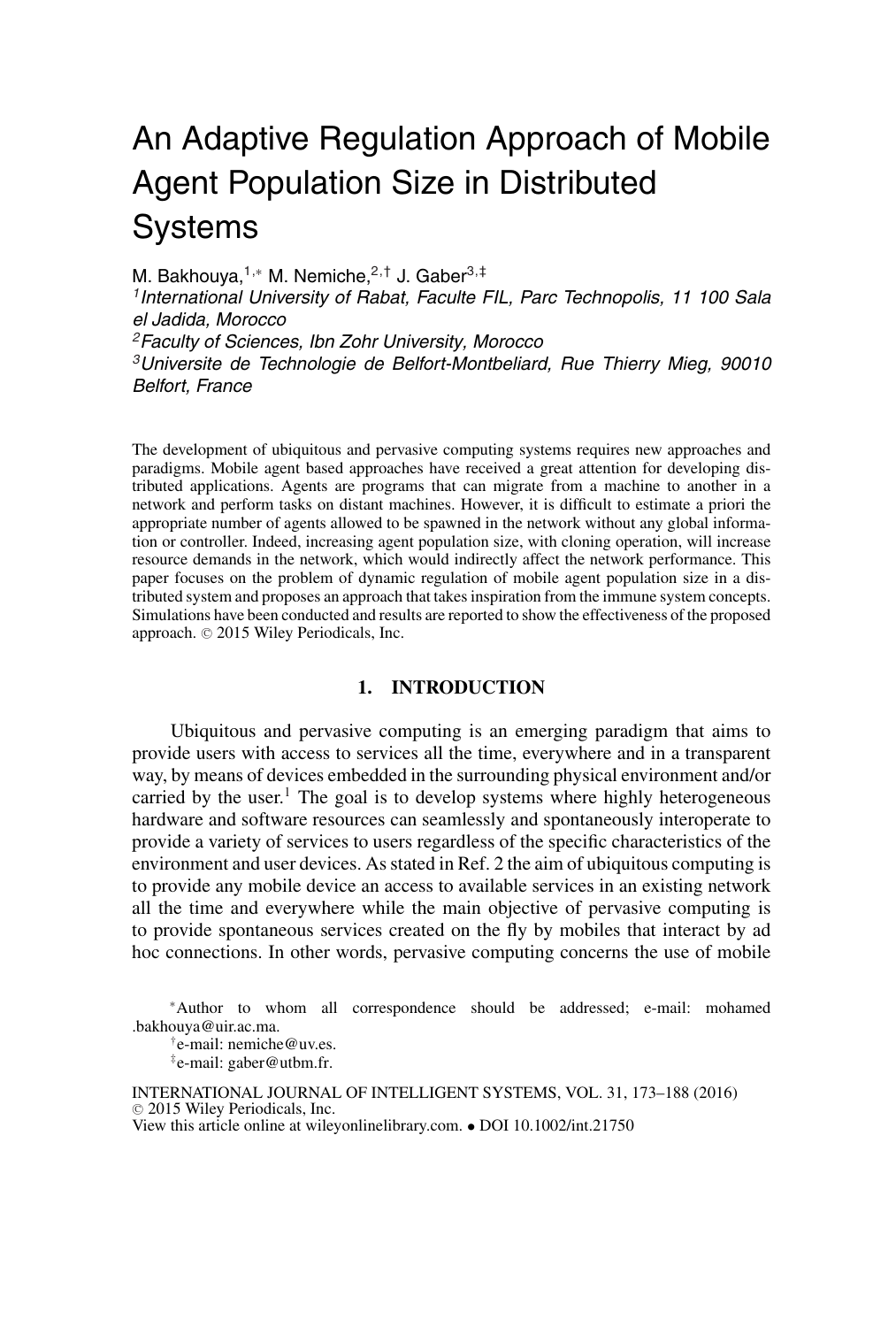#### 174 BAKHOUYA ET AL.

computing technology and recently data coming from social networks to enhance people's interactions during unexpected contexts. Interactions between users are based on geographic proximity and context awareness and can occur in a shared local such as in the office, in the elevator, at the grocery store, in the class, in the library, in the pool area, and in the gym. Users live close enough so they can interact and eventually see and meet each other in real life if they wish. Usually, interactions can occur when users find that they share common interests, such as hobbies and jobs.

Author in Ref. 2 also point out that most of research works to date in resource management are based on the traditional client–server paradigm (CSP). Indeed, with the CSP, it is the user who should initiate a request, should know a priori that the required service exists, and should be able to provide the location of a server holding that service. However, this paradigm is impracticable in ubiquitous and pervasive environments and cannot meet simultaneously their related needs and requirements that are scalability and adaptability to dynamic environments. Many efforts have been dedicated to develop decentralized architectures for resource management. Thus, network resources must be able to scale, adapt to dynamic conditions in the network, be highly available, and should require minimal human configuration and management.

According to Gaber's classification, two alternative paradigms to CSP have been introduced to design and implement ubiquitous and pervasive applications: the adaptive services-to-client paradigm (SCP) and the spontaneous service emergence paradigm  $(SEP)$ .<sup>3</sup> With the alternative SCP paradigm, it is the service that comes to the user. In other words, in this paradigm, a decentralized and self-organizing middleware should be able to provide services to users according to their availability and the network status. Such a middleware can be inspired, for example, from a biological system such as the natural immune system. The second alternative SEP paradigm is more adequate for pervasive applications. It involves the concept of spontaneous emergence service composition that suits pervasive environments. More precisely, spontaneous services can be created on the fly and be provided by mobiles that interact by ad hoc connections. The SEP could be also implemented by a natural systems that involve self-organizing and emergence behaviors.<sup>2</sup> It is worth noting that research works in artificial intelligence, agent-based systems, mobile and autonomous robots, distributed systems, and autonomic systems have focused on the development of adaptive approaches and systems that modify their own behavior at run-time to address constantly changing environments.4 Most approaches are inspired by features and capabilities seen in natural and biological systems, for example, human brain, immune systems, ant colony, and flocks of birds.<sup>5,6</sup> The main goal is to develop run-time mechanisms so that the system autonomously adapts its structure and its behavior during the course of operation.

In the past few years, several approaches, such as in Ref. 7, have been proposed to implement ubiquitous and pervasive applications. For example, an agent-based approach, with self-adapting and self-organizing capabilities, has been proposed in Ref. 8 to implement the SCP paradigm. This approach is based on the mobile agent paradigm and inspired by the immune system to organize resources into communities by creating dynamic affinity relationships to represent services in the network. In this approach, mobile agents are used as an alternative to CSP. They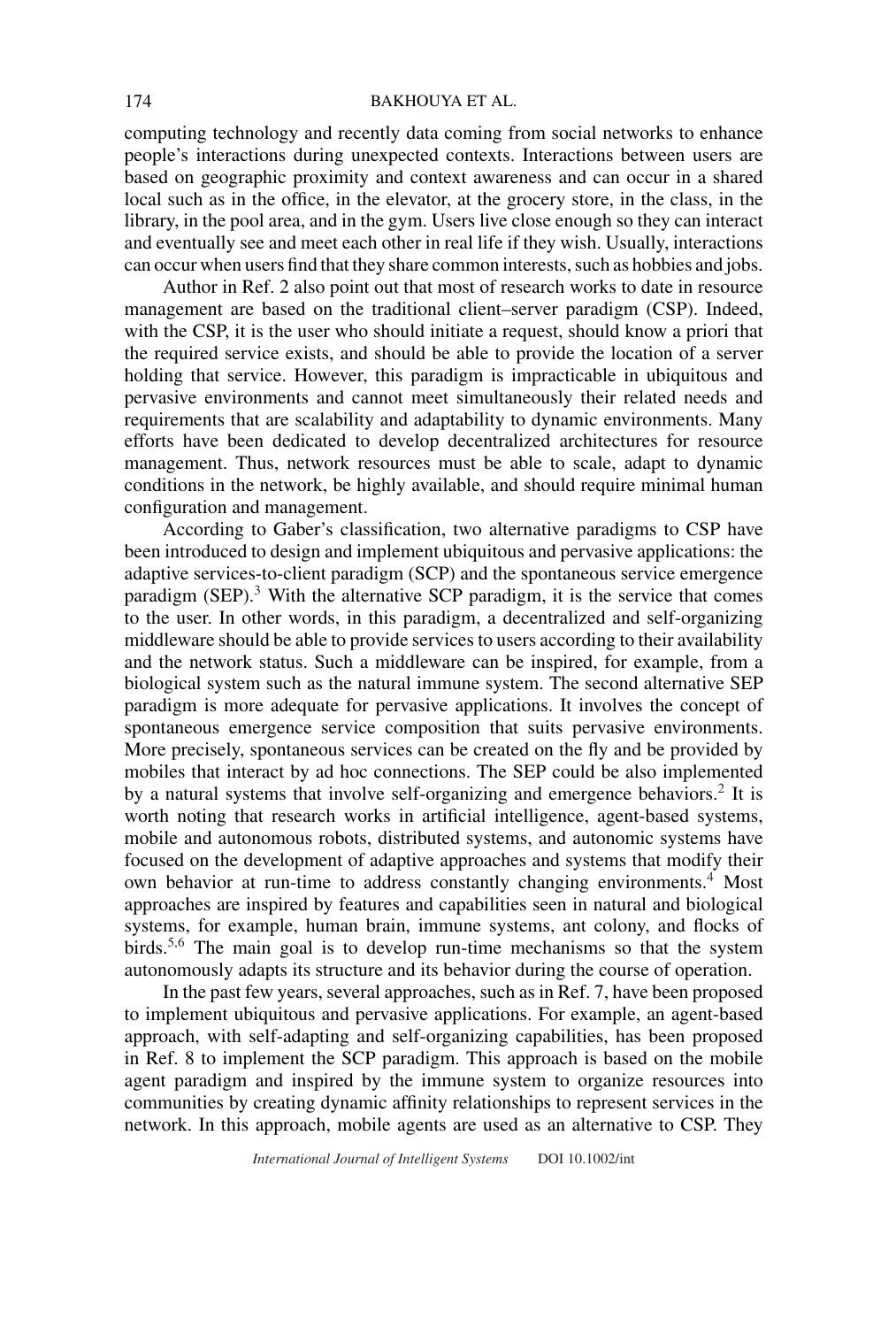have the ability to move from location to location to meet other agents or to access resources provided at each location.<sup>9</sup> Furthermore, agents can clone themselves in order to increase system robustness and performances. However, it should be noted that increasing agent population, with cloning operation, will increase resource demands in the network, which would indirectly affect network performance. Since mobile agents operate in a dynamic and distributed environment, it is difficult or even impossible to estimate a priori an appropriate number of agents in the network.<sup>10</sup> Also, changing the population dynamically in response to its environment is a complex issue in the absence of central controller.

In this paper, a distributed approach for the regulation of mobile agent population and inspired by the human immune idiotypic network is presented. In this approach, an agent retrieves local information from its environment and makes appropriate decision to either *kill*, *move without cloning* or *clone itself and move* to another node of the network. We demonstrated through extensive simulations that the number of agents in the network stabilize without having a global knowledge of the network. The approach is also compared to the ant-based approach<sup>10</sup> and results show the effectiveness of the immune-based approach. The rest of the paper is structured as follows. In Section 2, the related work of dynamic regulation of agent population size is presented. Section 3 presents an approach of autonomous adaptive mobile agent by getting inspired from immune system concepts. Simulation results are presented in Section 4. Conclusions and future work are given in Section 5.

## **2. RELATED WORK**

Changing the population dynamically in response to its environment requires a high degree of coordination among agents to analyze the global environment from local information. In Ref. 10, Amin and Mikler have proposed an approach inspired by stigmergetic propriety of *ant colony* to facilitate coordination between agents. More precisely, mobile agents with minimum cognitive capabilities communicate with each other using pheromones that assist them to select an appropriate action. In other words, the stigmergetic propriety may be defined as the indirect communication mediated by modifications of environmental states that are locally accessible by the communicating agents. The intensity of pheromones disposed by agents at each node visited is determined by the equation  $e^{-\lambda \Delta t}$ , where  $\Delta t$  is the time since the deposition of pheromone and  $\lambda$  is a constant value fixed between 0 and 1.

In this approach, the action selection algorithm for each agent is defined as follows. An agent visiting a node at time  $t<sub>b</sub>$  extracts the value of the pheromone that was disposed at time  $t_a$  ( $t_a < t_b$ ) using the equation  $e^{-\lambda \Delta t}$ . If this value is above a certain termination threshold Max, the agent kills itself. On the other hand, if the pheromone value reduces below a cloning threshold Min, the agent clones itself. But, if the pheromone is comprised between the termination and cloning thresholds, the agent neither clones nor kills itself. In this case, the agent migrates to another node. This approach was proposed to implement an algorithm for agentbased distance vector routing (ADVR).<sup>10</sup> In ADVR, agents migrate among nodes, thereby establishing routes for every pair of nodes in the network in a distributed way. However, agents are homogeneous, when one or more agents are killed there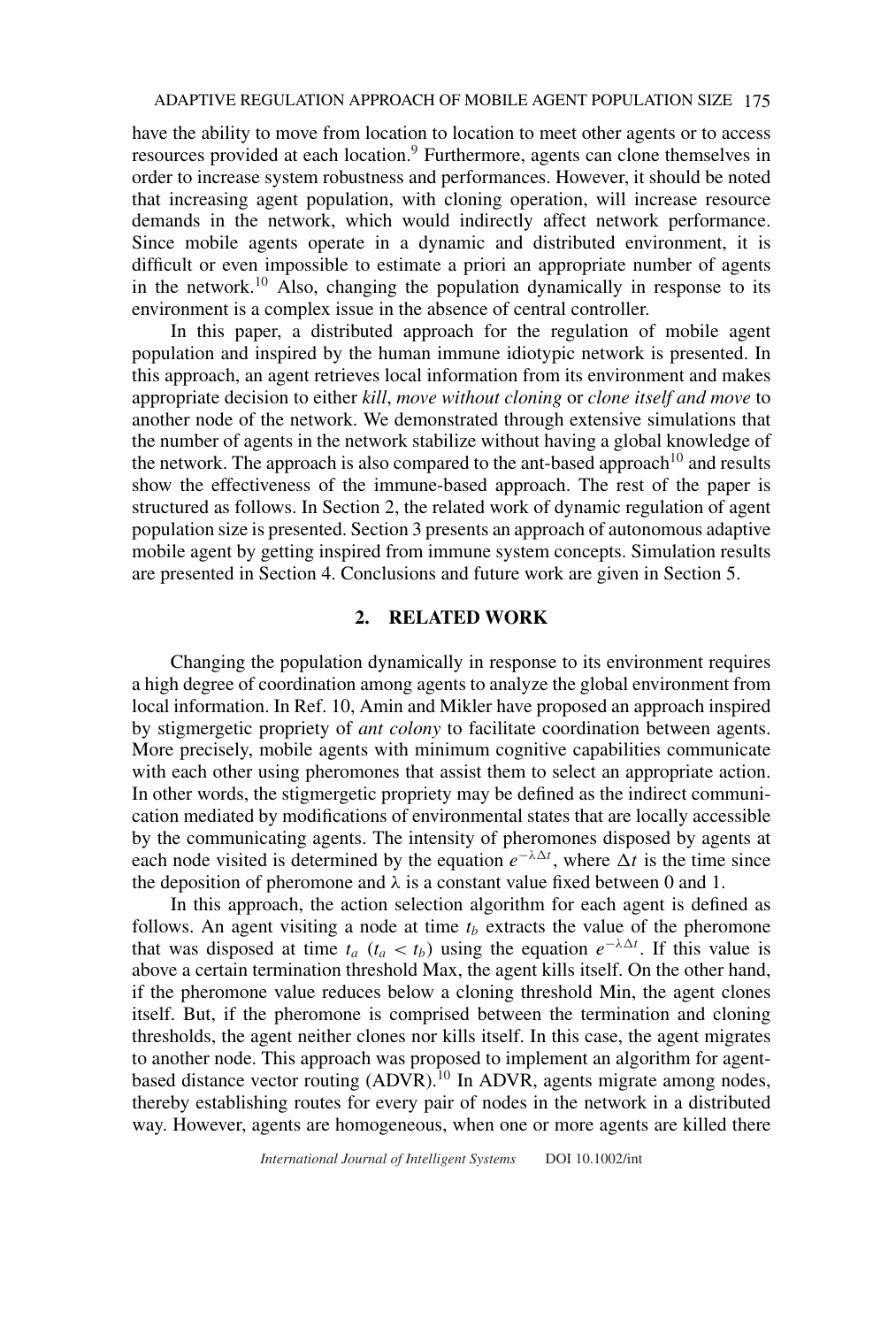are other agents that can achieve the objective. More precisely, in ADVR algorithm an ideal number of agents in the network to enhance the path-cost convergence of shortest-path routes is not required.<sup>10</sup> Therefore, this approach is not applicable when the agents are heterogeneous. In fact, when an agent is eliminated just after creation and that its objective is not then accomplished, the node dispatches other agents to accomplish it.

However, in this approach, values of *λ*, Min, and Max are constant and fixed a priori for each node. Hence, the experiments conducted for this approach demonstrate that the agent population size depends only on these global values. $8,10$  However, the resource utilization will change dynamically, and therefore, changing the values of  $\lambda$ , Min, and Max is required. Dynamically adjusting these thresholds in a distributed fashion is a nontrivial issue problem. Authors consider the existence of a mechanism that map these values to the global state of the network based on local information but this issue is not addressed in their work.<sup>10</sup> Hence, an appropriate mapping of these values to the resource availability must reflect the global state of the network. To change values of *λ*, Min, and Max a reinforcement learning mechanism is needed. More precisely, the reinforcement learning permits for nodes to adapt the threshold values according to the value of  $\Delta t$ . For example, if a node perceives that, during an interval of time, the value of  $\Delta t$  decreases, then that could be interpreted by the fact that the number of agents present in the network is increased. In this case, the node should adjust the parameter Min to reinforce the elimination of the received agents and thus to cause the reduction in the size of the population in the network.<sup>8</sup>

To build intelligent agents capable of autonomously achieving goals in a complex environment, several research work have been proposed.<sup> $1$ </sup> More precisely, researchers address the problem of how the agent should act and adapt to environment changes.<sup>12</sup> For example, reinforcement learning could provide a framework for an agent to act and adapt to its environment.<sup>12–17</sup> In parallel, algorithms designers have proposed several techniques that could be used to develop algorithms with increasing level of adaptiveness<sup>18</sup> (see Figure 1). The first technique uses *if/switch statements* to evaluate the local function or expression to select a suitable action. Another technique named online parameterized technique is used to select an action based on inputs and parameters that can evolve over time. The algorithm selection technique chooses the most effective algorithm among a fixed set of available algorithms based on given properties, for a specific task or environment state. The last technique, which recently attract researchers' attention, is the use of techniques and principles from natural and biological systems to select suitable actions and generate new actions according to the environment.

It is worth noting that biological and natural systems, such as immune systems, honey bee, and ant colonies, have several features and organizing principles that can be exploited in designing and developing adaptive systems. These superorganisms often use *self-organizing* behaviors and *feedback loops* that allow the system achieving reliable and robust solutions using information gathered from entities.<sup>19</sup> As also stated by Kholodenko,<sup>20</sup> positive and negative feedback loops are key elements of information processing in all biological systems. These feedback loops allow improving information flow and decision making at multiple levels, without a centralized control.<sup>4</sup> For example, the biological immune system is composed of a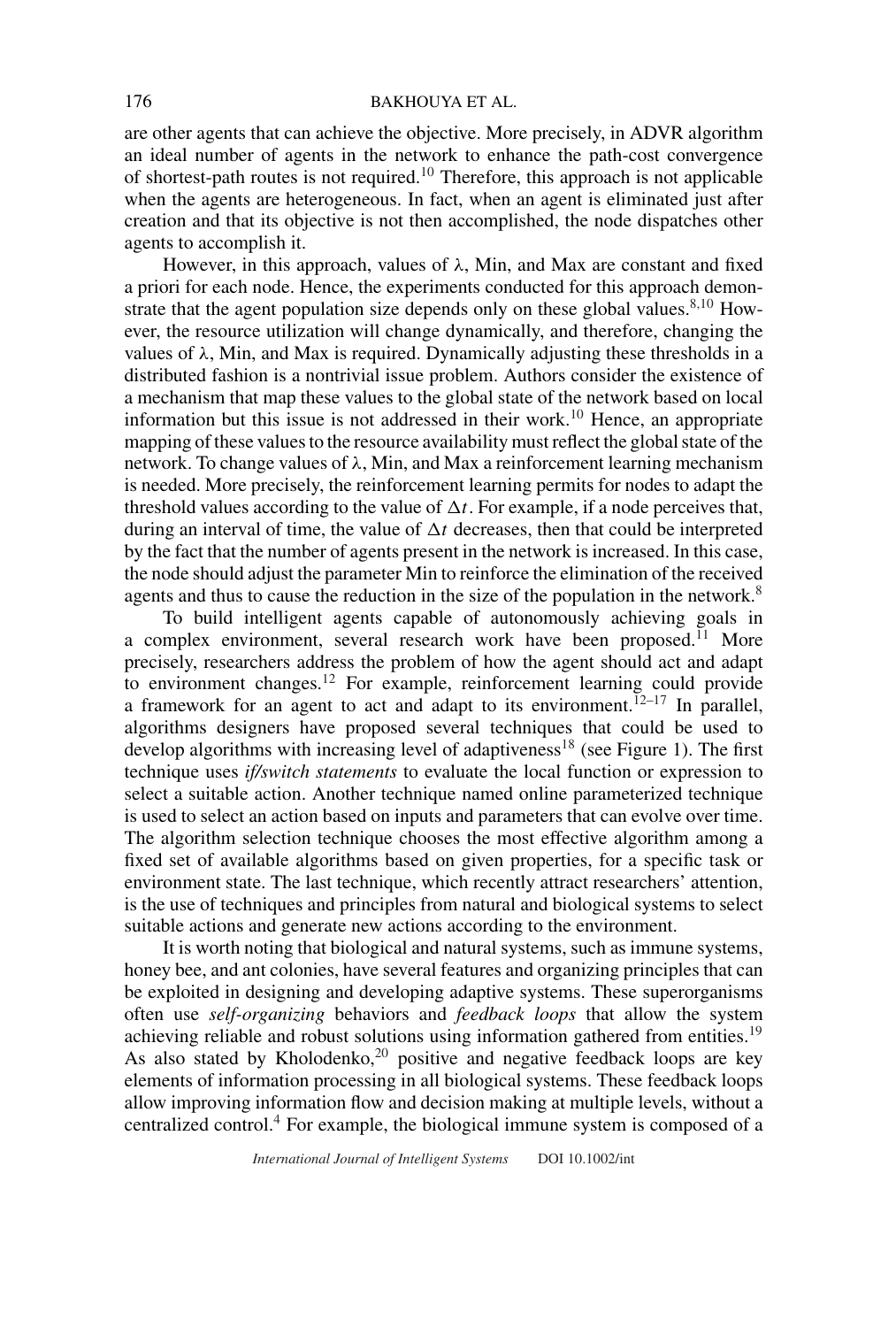

Figure 1. Adaptation rules and techniques: from low to high adaptiveness.

diverse set of cells that are distributed throughout the body and are communicating without a central controller. The immune system *evolves to adapt* and improve the overall system performance (e.g., organizational memory). $21-24$ 

These natural and biological features have also inspired researchers from the software engineering, autonomic computing, and networking communities for building self-adaptive systems.25–27 They have also highlighted that *feedback loops* are core design elements and should be made explicit in modeling, design, and implementation of adaptive systems. In this paper, the proposed approach uses a mechanism inspired by the immune system similar to the one used by Watanabe et al.<sup>24</sup> and Ishiguro et al.<sup>28</sup> for intelligent selection of actions by a mobile robot. This mechanism was adapted from a model proposed by Farmer et al.,  $^{22}$  in which the authors describe a nonlinear dynamical model using differential equations for the immune system based on the immune idiotypic network hypothesis proposed by Jerne.<sup>21</sup> The use of linear equations formulation and iterative methods, which is preferred to a nonlinear system or coupled differential equations that can have multiple attractors, to model adaptive behaviors was proposed in Ref. 29.

## **3. BIOINSPIRED AUTONOMOUS AGENTS**

#### **3.1. General Architecture**

A general architecture of autonomous agents was proposed by Ranjan et al. in Ref. 30. It consist of two modules, the interface of the agent to its environment and the controller. The interface contains sensors that sense the environment, analyses them, and creates a view of the environment called percept. The percept is passed on to the controller that decides whether an action (i.e., policy) is appropriate to the current situation. Once the action is selected, it is passed to the interface to be carried out by effectors. As also stated in Ref. 29 to develop the actions selection mechanism, we consider that each autonomous agent can keep track of environment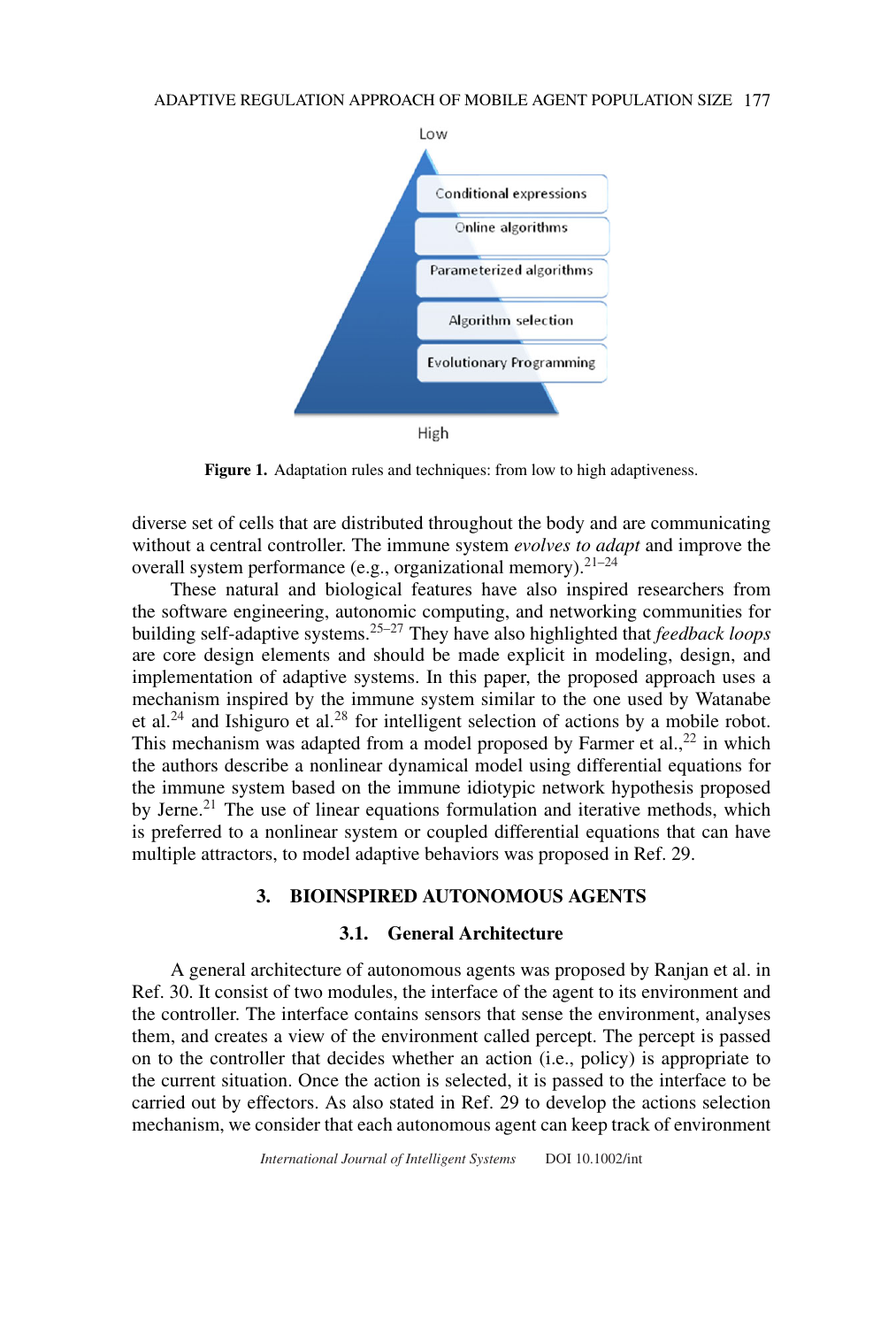changes, perform interactions, and communicate with others surrounding agents and the environment. The agent's behavior is governed by the system's dynamics and the peering relationships between the different action rules.

By analogy with the immune system, the current situation of the environment (i.e., percept) detected by the interface (i.e., sensors) works as antigen, and prepared behavior or action is regarded as a B-cell or antibody, while the interaction between actions is considered as stimulation/suppression chain (or a feedback loop) between B cells.<sup>31</sup> The antibody population is represented by the concept of concentration. In this architecture, the description of all variables is integrated and consequently, it is not necessary to have an internal state to describe the dynamics of the system such as in the resolution approach proposed in Ref. 12. More precisely, the agent cannot make the difference between the stimuli and the hidden information (i.e., internal state) to select an appropriate action. Indeed, the differential equations,  $22$ which describe the evolution of agent behaviors, integrate variables characteristic of actions, the internal state, and variables describing the stimuli coming from the environment of the agent.

It is worth noting that the pioneering work in this area was introduced by Holland,<sup>32</sup> which proposed the classifier system, one of the most popular approaches to machine learning and artificial intelligence. Farmer et al.<sup>22</sup> have explored the similarities between the immune and classifier systems and described a nonlinear dynamical model based on the network hypothesis of Jerne.<sup>21</sup> Jerne has pointed out that the immune system is a sophisticated biological system interpreted as a network of billions of highly specialized cells that specifically stimulate and inhibit each other, and thus exhibits powerful capability for learning, memory, and pattern recognition. The dynamical model using differential equations formulation described in Ref. 22 has been used in several artificial intelligence approaches such as proposed in Refs. 24,28, and 30.

Similarly to the work in Refs. 24,28, and 33 to regulate the agent population size, we incorporate in each agent a controller which is equivalent to the immune idiotypic network. More precisely, each behavior (i.e., action) of the agent is a B cell and the environment is the antigen. As described in Ref. 29, starting from the ideas underlying Holland's classifier system and Farmer et al. nonlinear dynamical system, the action–selection problem in an environment is mathematically identical to solving simple linear systems when potential actions are arranged on an affinity network. The agent behavior can be described by a well-defined finite set of internal actions. Each action has a numerical weighting. Actions are connected to each other by links to encode stimulatory and/or inhibitory interactions. For each environment change, all the actions whose condition matches those changes compete to be acted upon. The action numerical weights are calculated on the basis of the action strength, that is, condition match, and changes according to the peering interactions with the other actions, until they settle down to stable steady values. Then, the algorithm applies the operations that correspond to the actions that best fit the environment, for example, with the highest values. The peering relationships between the different actions can be compactly described by means of an affinity network, that is a directed weighted graph.

For regulating agent population size, mobile agent behaviors are death or *kill*, *move,* and *clone*. As depicted in Figure 2, these behaviors are linked with a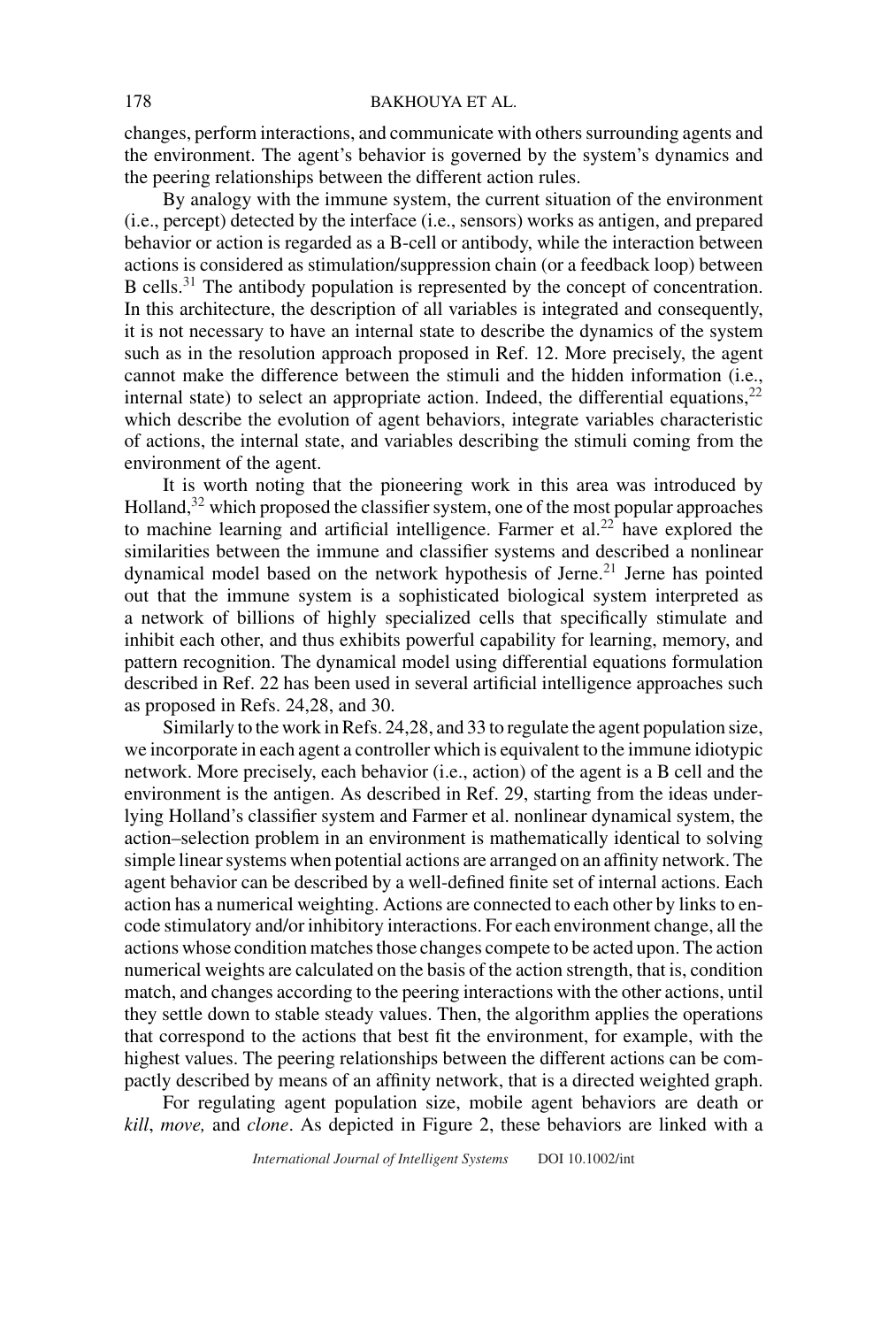

**Figure 2.** Stimulation/suppression chain between the three behaviors of the mobile agent.

stimulation/suppression chain or feedback loop. Formally, let consider *Ac*, *Am*, and *Ak* be the concentrations associated, respectively, with the *clone*, *move,* and *kill* behaviors (i.e., B cells). Their variations can be expressed as follows:

$$
A_c(t + 1) = A_c(t) + (a_k(t) - a_m(t) + m_c - k_c)a_c(t)
$$
  
\n
$$
A_m(t + 1) = A_m(t) + (a_c(t) - a_k(t) + m_m - k_m)a_m(t)
$$
  
\n
$$
A_k(t + 1) = A_k(t) + (a_m(t) - a_c(t) + m_k - k_k)a_k(t)
$$

where the values  $k_c$ ,  $k_m$ , and  $k_k$  are constants and denote the dissipation factor representing the antibody's natural death corresponding to the behaviors *clone*, *move,* and *kill,* respectively. Variables  $m_c$ ,  $m_m$ , and  $m_k$  correspond to the affinity of the antigen with the three respective behaviors (i.e., B cells). The values  $m_c$ ,  $m_m$ , and  $m_k$  are calculated with the following logistic equation to squash the values  $A_c$ , *A<sub>m</sub>*, and *A<sub>k</sub>*, respectively, between 0 and 1, as in Refs. 33 and 34:  $a_i(t) = \frac{1}{1+e^{(0.5-A_i(t))}}$ .

This approach controls the agent population based on the interarrival time. If the interarrival time is small, then this could be interpreted by the fact that an excessive number of agents are present in the system. In this case, the *kill* and *move* behaviors should be stimulated with a higher affinity. On the other hand, if the interarrival time is large, it implies that there are a suboptimal number of agents in the system. In this case, the *clone* and *move* behaviors should be stimulated with a higher affinity. More precisely, an agent visiting a node at time  $t<sub>b</sub>$  extracts the value of the time  $t_a$  of last visit to this node and calculates the value separating the two last visits  $\Delta t$  ( $t_b - t_a$ ). Using this value, which corresponds to the antigen, the kill action is stimulated with the affinity value  $m_k$  equal to  $\frac{1}{2}x$ , the clone action with the affinity equal  $m_c$  to  $1 - x$ , and the move action with the affinity  $m_m$  value equal to  $\frac{1}{2}x$ , where *x* is equal  $1/(1 + e^{-\Delta t})$ . Each behavior concentration is calculated repeatedly (e.g., during 10 calculation steps) and the behavior with the highest concentration is selected. The initial concentration value for each behavior (i.e.,  $a<sub>i</sub>(0)$ ) in our experiments is considered 0.01. The values of constants parameters  $K_c$ ,  $K_m$ , and  $K_k$  are fixed to 0.001. It should be noted that, unlike the approach of Amin and Mikler, $10$  the selection of appropriate action is not deterministic. Indeed, behaviors of the agent are stimulated in parallel and the most appropriate behavior to the environment state will emerge and be selected. More precisely, each mobile

*International Journal of Intelligent Systems* DOI 10.1002/int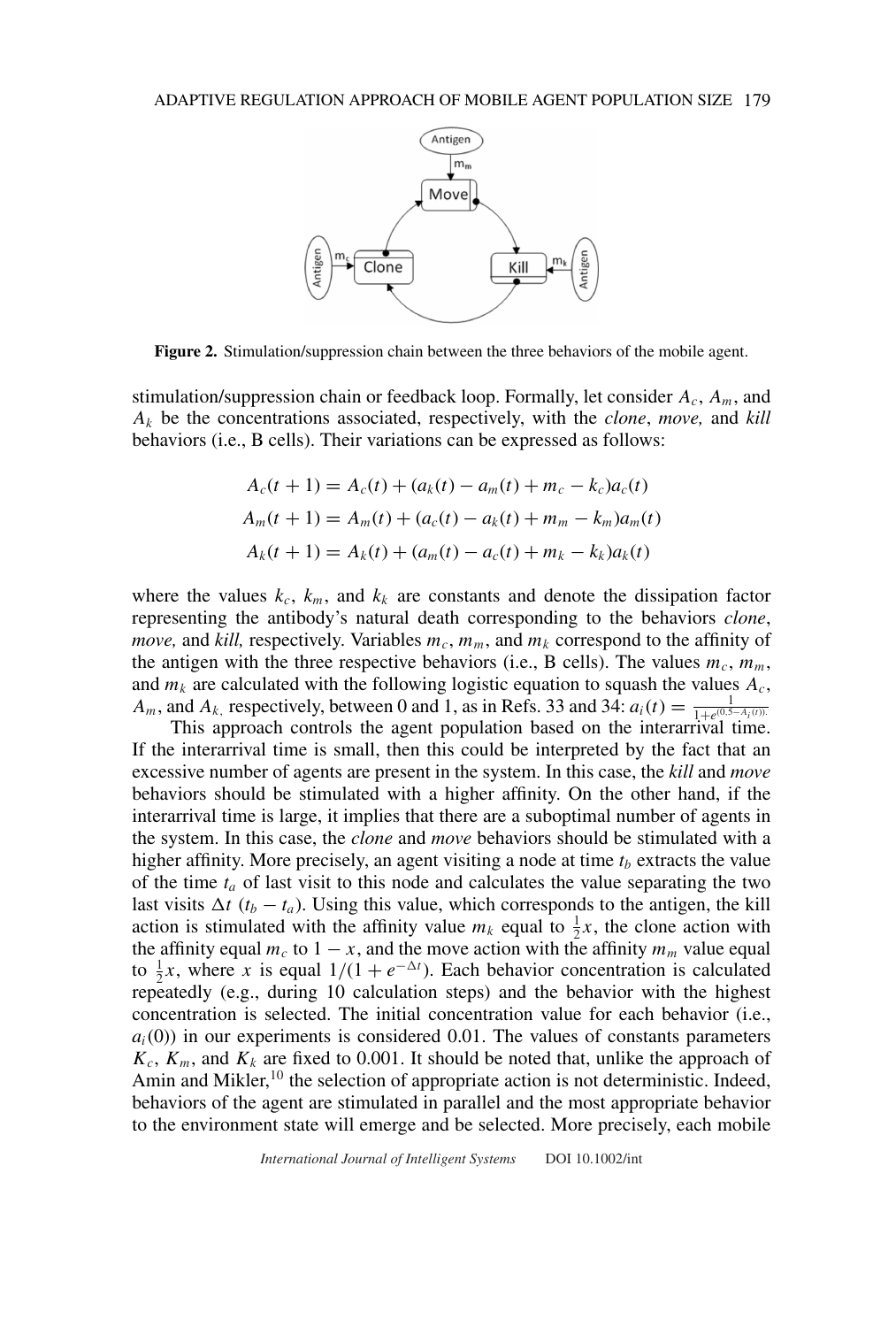agent selects an appropriate behavior to its environment without using any global or static thresholds parameters (i.e., Min and Max).

## **3.2. Specification of Agents**

We have two types of agents: mobile agents (Magents) and agents that represent the nodes of networks (Nagents). In the rest of this section, we present the specification of these agents and their behaviors using input/output automata formalism.<sup>35</sup> This formalism was proposed to model discrete event systems consisting of concurrent and distributed components that receive inputs from and react to their environment. Each component can be modeled as an I/O automata with an internal state and three actions, *input*, *output*, and *internal*. For example, using the I/O automata formalism, the state of an agent *Nagent* is described as follows:

- The address *n* belonging to *Nodes*, the set of all nodes of the network. The neighboring set  $V_n$ .
- 
- The neighboring set  $V_n$ .<br>The value  $t_a$  that represents the time of last visit to that node by another mobile agent.

In the I/O automaton model, *Nagent* receives requests from mobiles agents, via the request input action  $request_n()$ , where *n* is the unique identifier assigned to each node of the network. Upon receiving the request, *Nagent* communicates its neighbor  $V_n$  and the interarrival time  $\Delta t$  to this mobile agent via the message  $inf \space form_n(\Delta t, V_n)$ . It also adds the time  $t_a$  of last visit of this agent. The specification of *Nagent* is as follows:

| <b>Node Agent: Nagent</b>                                                                                                                                                              |
|----------------------------------------------------------------------------------------------------------------------------------------------------------------------------------------|
| <b>Signature</b>                                                                                                                                                                       |
| <i>Input:</i>                                                                                                                                                                          |
| $request_n()$ , the node agent receives the request from the mobile agent<br><i>initiallement</i> : { <i>request<sub>n</sub></i> ()}, initially, the node agent waits the mobile agent |
| requests<br>Output:                                                                                                                                                                    |
| $\lim_{n \to \infty} (\Delta t, V_n)$ , the agent communicates its neighbor set $V_n$ and the inter-<br>arrival time $\Delta t$                                                        |
| <b>States</b>                                                                                                                                                                          |
| $n \in$ <i>Noeuds</i> , the node address                                                                                                                                               |
| $V_n \subseteq$ <i>Noeuds</i> , the neighbors of the node                                                                                                                              |
| $t_a \in \mathbb{R}^+$ , the time of the last visit to this node                                                                                                                       |
| <b>Actions</b>                                                                                                                                                                         |
| <b>Input</b> request <sub>n</sub> ()<br><b>Output</b> inform <sub>n</sub> ( $\Delta t$ , $V_n$ )                                                                                       |
| Eff: $t_h \leftarrow t_a$<br>Eff: $t_h \leftarrow date()$ ,<br>out $\leftarrow \{ \inf \text{orm}_n(\Delta t, V_n) : \Delta t = (t_b - t_a) \};$                                       |

Unlike *Nagent*, which are stationary agents, *Magent* are mobile agents with the following state:

The current agent address *location*, initially, it corresponds to the address of the initiator node.

*International Journal of Intelligent Systems* DOI 10.1002/int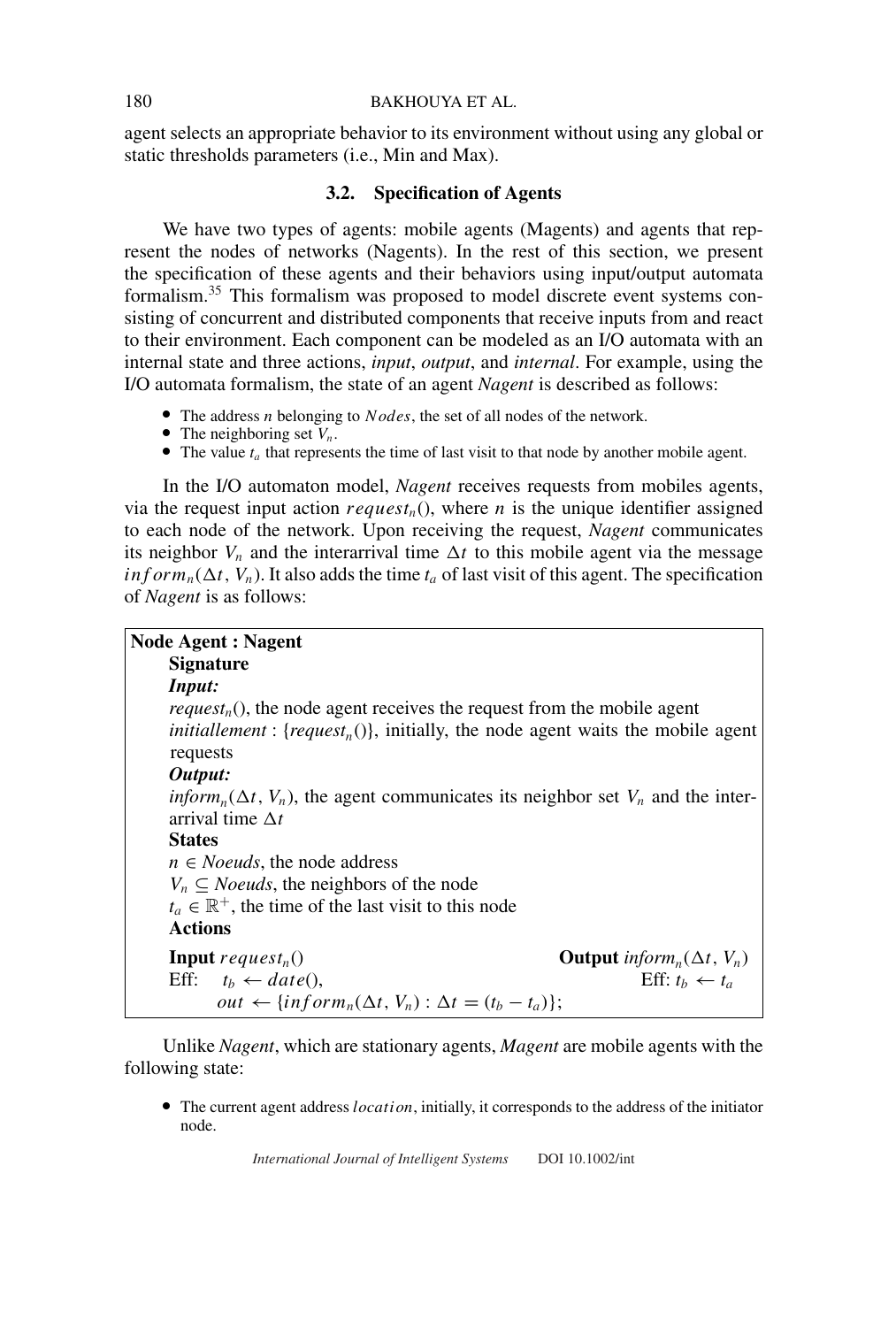- A Boolean *initiator* initialized at *TRUE* to indicate that the agent is belonging to the initial population.<br>• The real value  $A_c$  corresponds to *clone* action.
- 
- The real value  $A_m$  corresponds to *move* action. The real value  $A_m$  corresponds to *move* action.<br>
• The real value  $A_k$  corresponds to *kill* action.
- The real value  $A_k$  corresponds to  $kill$  action.<br>Figure 1 iteration number  $Iter Max$ .
- 
- The iteration number *Iter Max*.<br>The dissipation factor  $k_c$ ,  $k_m$ , and  $k_k$  representing the antibody's natural death of the behavior *clone*, *move,* and *kill,* respectively.

The specification of *Magent* is as follows:

## **Mobile Agent: Magent**

# **Signature**

### *Input:*

*inform<sub>n</sub>*( $\Delta t$ ,  $V_n$ ), the agent receives the response to its request *request<sub>n</sub>*()  $move(n, n')$ , the agent moves from the node *n* to the node  $n'$  randomly selected from *Vn*

*initialement:*{*move*(*n, n* )}, initially, upon its creation the agent should execute this action

### *Output:*

*request<sub>n</sub>*(), the mobile agent sends its request to the node agent *n Internal:*

*clone(Magent)*, the operation that allows the agent to clone itself with *initiator* variable is set to *false*

### **States:**

*location* ∈ *Noeuds*, localization of *Magent*, initially the initiator node *c*

 $A_c \in \mathbf{R}$ , the concentration value of *clone* action, initially 0

 $A_m \in \mathbf{R}$ , the concentration value of *move* action, initially 0

 $A_s \in \mathbf{R}$ , the concentration value of *kill* action, initially 0

*initiator*  $\in$  *Bool*, boolean, initially *False* if the agent is a clone, *True* overwise *IterMax*  $\in$  **N**, the maximum number of iterations

## **Actions:**

```
Input inform<sub>n</sub>(\Delta t, V_n)
Eff:loop \leftarrow 1repeat
   update A_c, A_m, A_sInput move(n, n')loop \leftarrow loop + 1 Eff: location \leftarrow n'until loop = IterMax out ← request<sub>n'</sub>();<br>
switch (Max(A<sub>c</sub>, A<sub>m</sub>, A<sub>s</sub>)) in ← {inform<sub>n'</sub>(\Delta t, V_{n'})};
switch (Max(A_c, A_m, A_s))case A_c: Output request<sub>n</sub></sub>()
   int \leftarrow \{\text{clone}(\text{Magent})\}; int \leftarrow \{move(n, n')\}; Pre: location = n
case A_m: Eff: none
   int \leftarrow \{move(n, n')\};case As:
   int \leftarrow \emptyset; in \leftarrow \emptyset; out \leftarrow \emptyset;end switch
```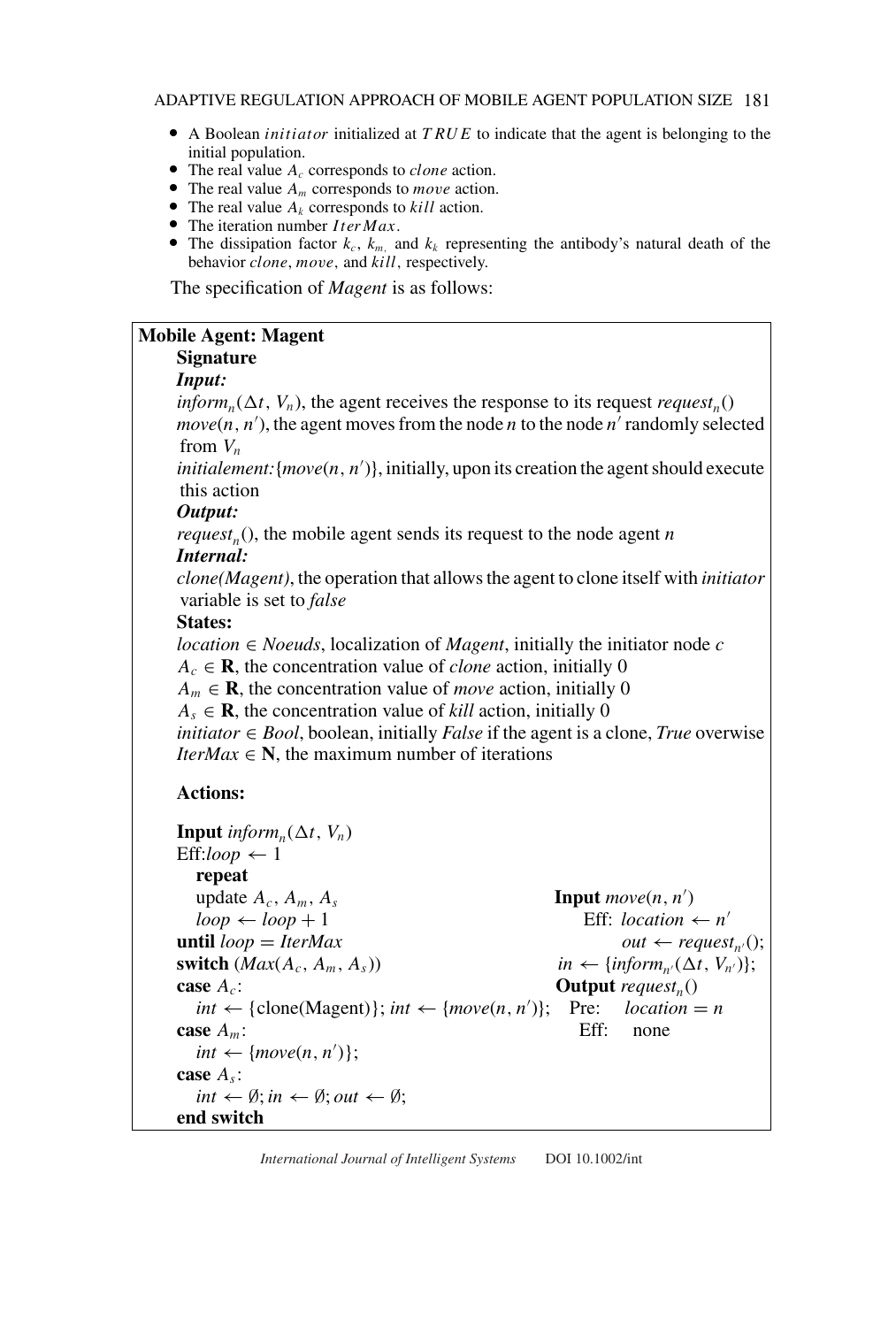#### 182 BAKHOUYA ET AL.

Each mobile agent *Magent* move from one node to another node in the network, querying each node *n* using  $request_n()$  action to obtain its neighbor  $V_n$  and the interarrival time  $\Delta t$ . Upon receiving these information via *inform*<sub>n</sub>( $\Delta t$ ,  $V_n$ ) action, the behaviors *clone*, *move*, and *kill* are stimulated with the affinity value  $m_c$ ,  $m_m$ , and  $m_k$ , respectively. Each behavior concentration is calculated repeatedly and the behavior with the highest concentration is selected. The  $move(n, n')$  action corresponds to the agent migration, where  $n'$  is the neighbor of the node  $n$  randomly selected from the set *Vn*. The *clone*(*Magent*) action corresponds to cloning operation. When an agent *Magent* is cloned, its clone agent moves to a node randomly selected.

# **4. SIMULATION RESULTS**

In this section, the effectiveness of the proposed approach is demonstrated using simulations, which were conducted using the ns2 simulator.<sup>36,37</sup> Two network topologies composed of 100 nodes were generated using Brite tool.<sup>38</sup> The first network topology was generated according to the Waxman model. This model refers to a generation model for a random topology using Waxman's probability model for interconnecting the nodes of the topology, which is given by  $P(u, v) = \alpha e^{-d/(\beta L)}$ , where  $0 \le \alpha$ ,  $\beta \le 1$ , *d* is the Euclidean distance from node *u* to node *v*, and *L* is the maximum distance between any two nodes ( $\alpha$ =0.15,  $\beta$ =0.2 in the generated topology). In the generated topology, the number of bidirectional links is 201, the average link bandwidth is 19.97 Mbps and the average node degree is 4.

The second network topology composed of 100 nodes was generated according to BA model. This model is based on the gradual increase in the network size by continual addition of new nodes. More precisely, at generation time, when a node *i* is added to the network, the probability to connect it to a node *j* already belonging to the network is  $P(i, j) = d_j / \sum_{k \in V} d_k$ , where  $d_j$  is the degree of the target node, *V* is the set of nodes that have joined the network, and  $\sum_{k \in V} d_k$  is the sum of outdegrees of all nodes that have previously joined the network. In this topology, the number of bidirectional links is 198, the average bandwidth is 30.14 Mbps, and the node degree is 4.

In these two topologies, links' bandwidth can be assigned to links using the following distributions: *uniform*, *exponential,* and *heavy*. In the first one, a value uniformly distributed between *BW*min and *BW*max is selected. In the second distribution, a value exponentially distributed with mean *BW*min is selected. In the third distribution, a value heavy-tailed distributed (Pareto with shape 1.2) with minimum value*BW*min and maximum value*BW*max is selected. In the simulations, we fixed the value of *BW*min to be 10 Mbps and the value of *BW*max to 1024 Mbs. Furthermore, simulation results are produced by considering these three distributions to generate the links' bandwidth. These two topologies have the same number of nodes and slightly number of bidirectional links, but the degree distribution (nodes connectivity) among nodes is different.

Figure 3 shows the evolution of dynamic agent population size during the simulation using the ant-based approach when uniform, heavy, and exponential distributions are applied and the topology is generated using the Waxman model.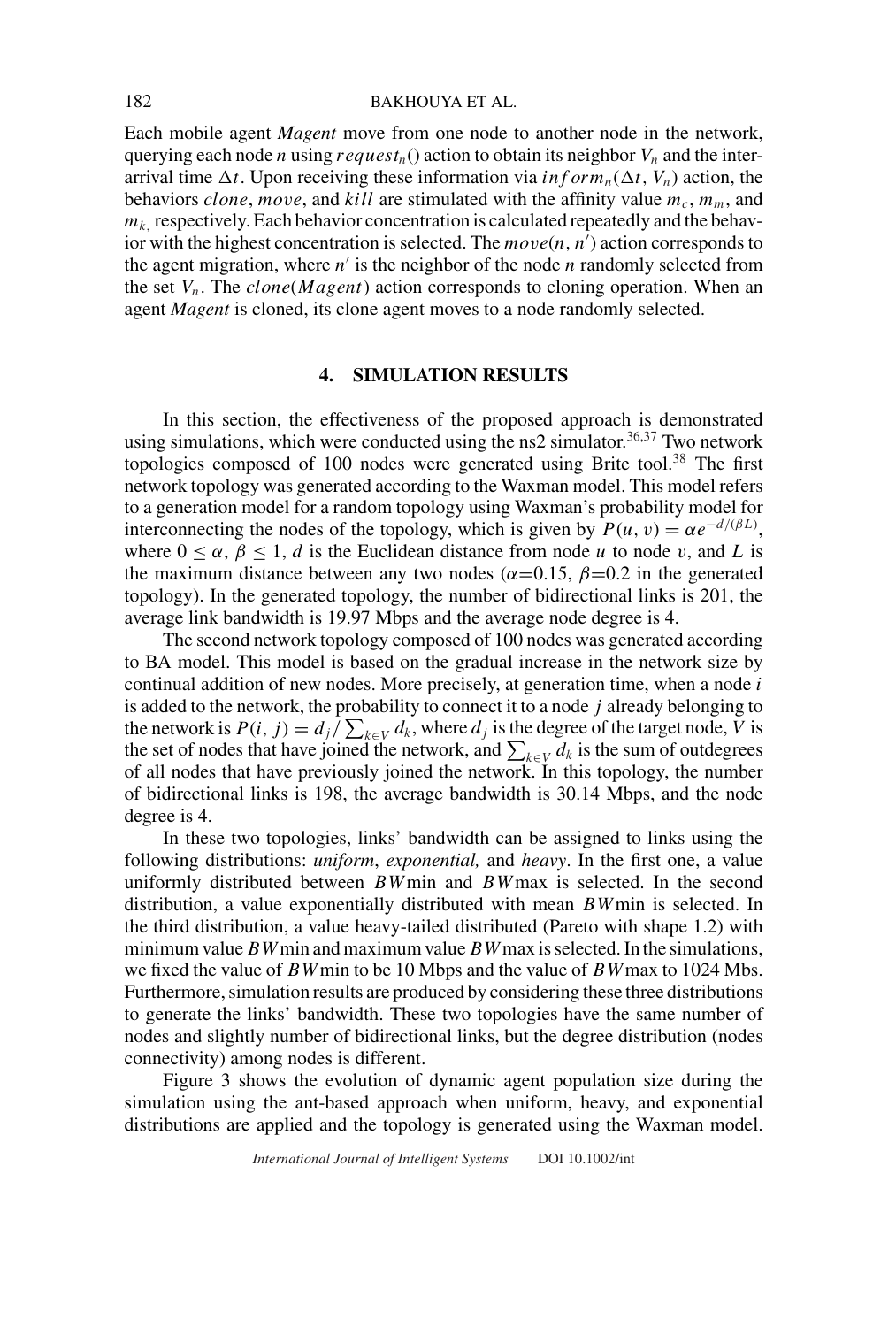

**Figure 3.** The evolution of the population of agents for uniform, exponential, and heavy distributions using the ant-based approach.

As shown in this figure, by changing the values of Min and Max, the population size changes and mainly depends on these global values that are fixed a priori for each node. We can also see that bandwidth assigned to links using the uniform, exponential, and heavy distributions has no influence on the total population size.

Figure 4 shows the evolution of dynamic agent population size during the simulation using the immune-based approach when the uniform, heavy, and exponential distributions are applied and the topology is generated using the Waxman model. We have also considered three scenarios, similar, fixed, and random. In the first scenario, when an agent clone itself the clone takes the same values of the parameters  $A_c$ ,  $A_m$ , and $A_k$ . In the second scenario, a fixed value for these parameters was given, 0.5 in this simulation. In the third scenario, random values are generated between 0.5 and 1.0. We can see that the population size is still similar for the three scenarios and the three models used for bandwidth generation.

As shown in Figures 3 and 4, unlike the ant-based approach, in the immunebased approach, the population size converges without using any global values. Agents learns while moving in the network and select the suitable action based on the interarrival time between agents.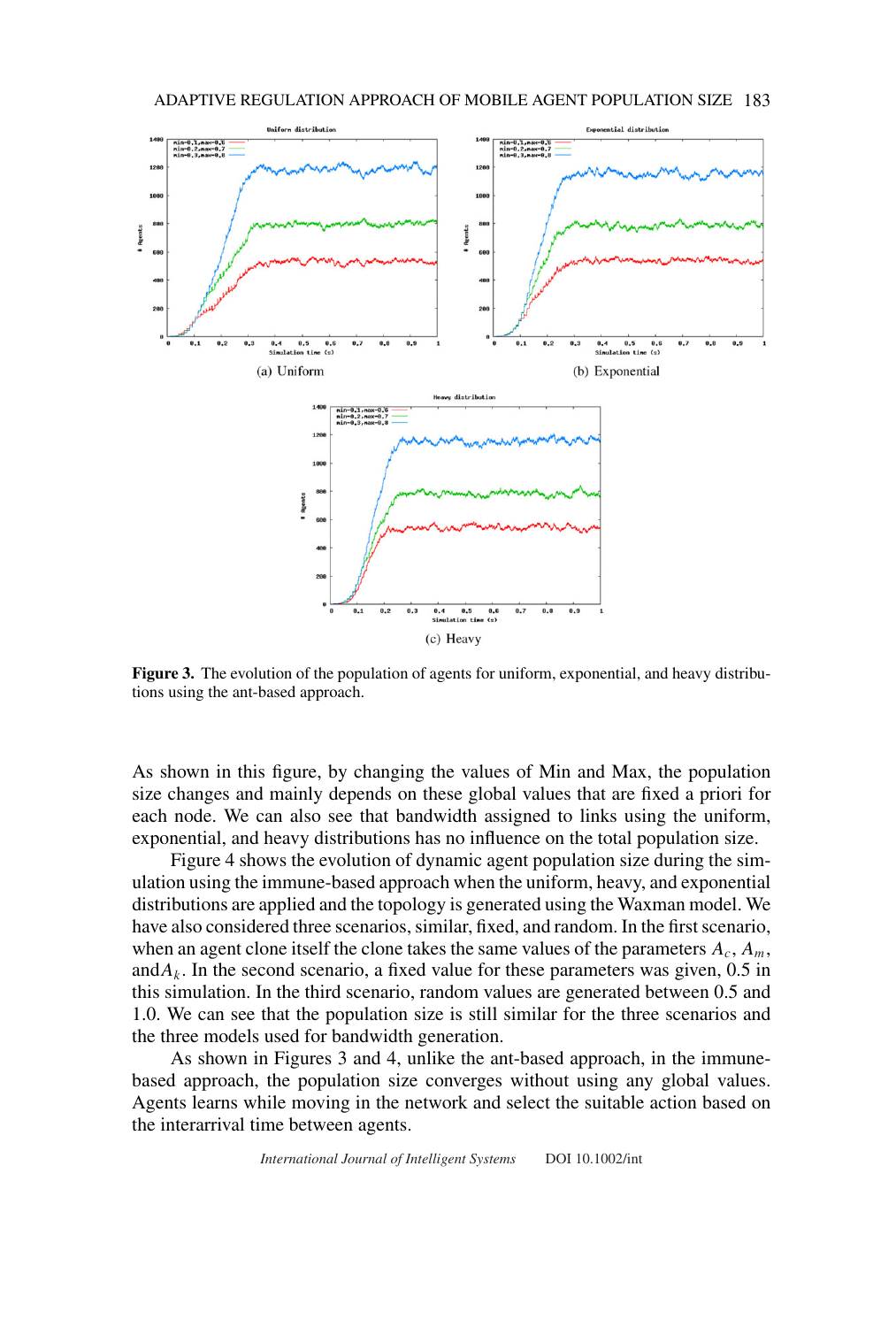

**Figure 4.** The evolution of the population of agents for uniform, exponential, and heavy distributions using the immune-based approach.

To show the influence of the topology on the agent population size, another topology composed of 100 nodes was generated according to BA model. Figure 5 shows the evolution of the population size when using two topologies that are generated using Waxman and BA models, respectively. As depicted in the figure, the size of the mobile agent population size when the Waxman model is used is greater than the size of mobile agent population when using the BA model. Notice that similar simulations have been conducted using uniform and exponential distributions and other values of min and max but have not presented because they show similar results like the heavy distribution. To figure out the reason why this is happened, we calculate the nodes' degree for each topology and the standard deviation, which are 3.59 and 2.68 for the topologies generated by BA and Waxman models, respectively.We concluded that BA model generates a network topology that contains relatively more nodes with high connectivity. Let us, for instance, consider the network node with the highest degree (i.e., the largest number of neighbors). This node, by its particular situation within the network topology, will be visited more frequently than other nodes of the network. Therefore, the interval *δt* between two successive visits could be very small, which leads these nodes to make decisions to kill mobile agents while the network may not be loaded.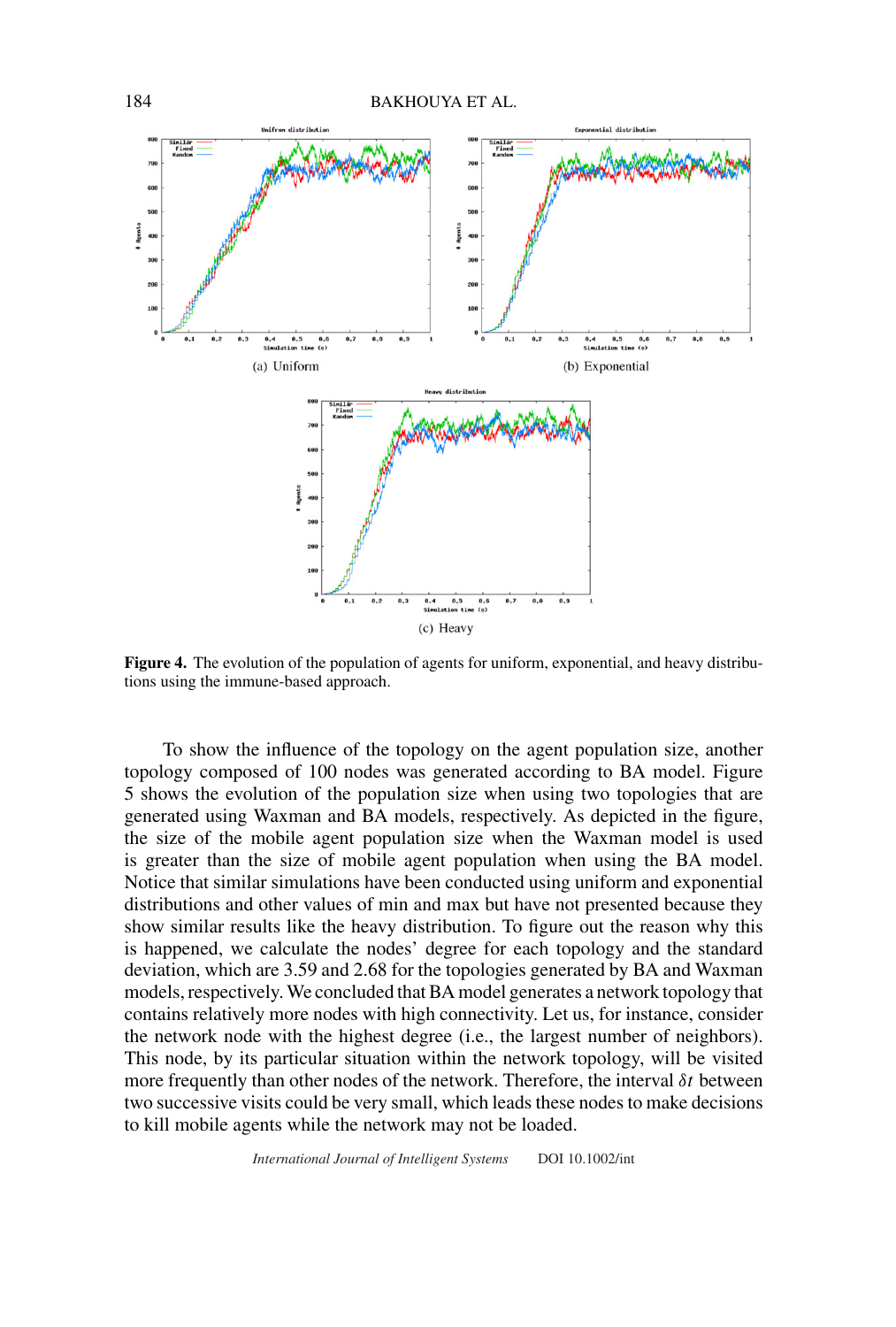

(a) Ant-based approach:  $min$  and  $max$  are fixed to 0.1 and  $0.6$ 

(b) Immune-based approach: random strategy

**Figure 5.** The evolution of the population of agents when the heavy distribution is applied. The topology was generated using BA and Waxman models.



**Figure 6.** The communication load for ants and immune approaches. The topology was generated using BA and Waxman models.

We have also computed the communication load as depicted in Figure 6. The communication load is a relative value of arrival rate versus departure rate on all links and obtained as follows. Let us consider  $\mathcal{D}_r$  as the maximum number of agents that can possibly, under ideal circumstances, be transmitted over all links during the simulation time  $(t_e - t_s)$ .  $A_r$  is the actual number of agents that have arrived over all links during this period. The communication load  $\mathcal L$  can be defined as the ratio between the departure rate  $\mathcal{D}_r$  and the arrival rate  $\mathcal{A}_r$  as follows:  $\mathcal{L} = \frac{S_a}{t_e - t_s} \sum_{i=1}^{N_\ell} \frac{A_{\ell_i}}{R_{\ell_i}}$  $\frac{R_{\ell_i}}{R_{\ell_i}},$ where  $A_{\ell_i}$  is the number of agents arrived to the link  $\ell_i$ ,  $R_{\ell_i}$  is the bandwidth of each link  $\ell_i$ ,  $N_\ell$  is the number of unidirectional links, and  $S_a$  is the size of the each agent. The actual number of agents arrived to each link was obtained by monitoring links during the simulation, but the number of agents that can be transmitted was calculated based on the bandwidth value of each link (400 unidirectional links in the topology generated) and the size of agents (fixed to 1028 bytes).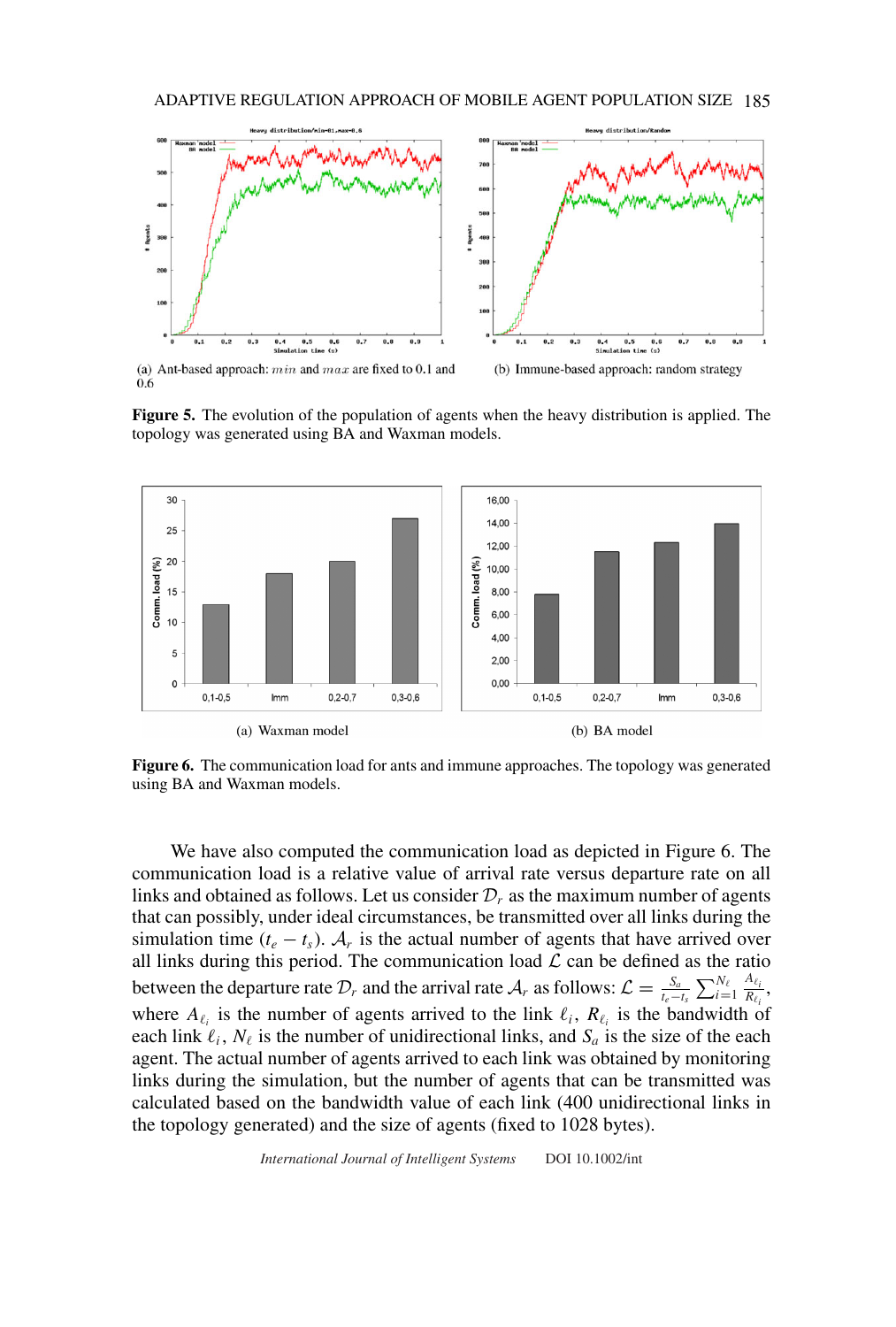

Figure 7. The evolution of the population of agents. The network with 1000 nodes generated using the Waxman model and the heavy distribution.

Figure 6 shows that the communication load changes as we change Min and Max values because of the number of agents in the network. Furthermore, the communication load in the network topology generated by the BA model is slightly smaller than the Waxman model because of the decrease in the number of agents in the network and the greater values of links bandwidth. In the immune approach, this decrease is due only on the links bandwidth values, which is greater for BA model (31 Mbps on average). According to these results, we conclude that the population size depends crucially on the topology structure given in a network.

To show the influence of the network size, we computed as shown in Figure 7 the evolution of dynamic agent population size during the simulation for both approaches in a network of 1000 nodes. The heavy distribution was applied to generated bandwidth values related to links. As illustrated above, these results show that the population size depends on these global values that are fixed a priori for each node. Furthermore, for both approaches the total population size increased significantly and adapts to the nodes increases.

## **5. CONCLUSIONS AND FUTURE WORK**

Regulating a mobile agent population size in a dynamically changing environment is particularly challenging. This paper describes an adaptive immune-inspired approach for dynamic regulation of mobile agent population size in a distributed network. In this approach, an agent retrieves local information from its environment and makes appropriate decision to either kill, move without cloning or clone itself, and move to another node of the network. With this approach, the number of agents in the network stabilizes without having a global knowledge of the network. Other approaches are under investigation, and more simulations will be conducted. Analytical performance analysis to study the behavior of the composed automata of *Nagent* and *Magent* to prove safety and liveness properties is our ongoing work.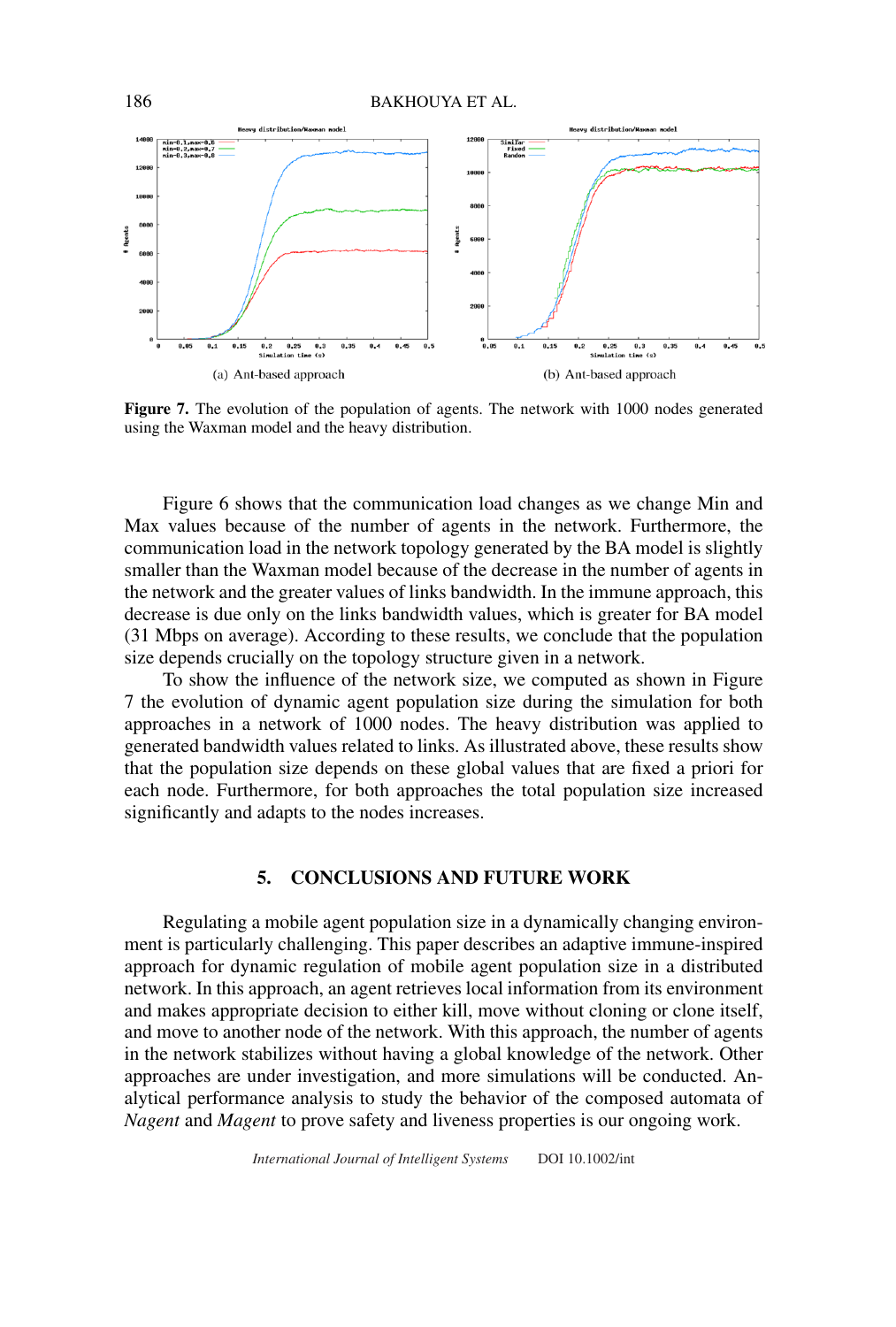### **References**

- 1. Weiser M. Some computer science issues in ubiquitous computing. Commun ACMs 1993;36:74–84.
- 2. Gaber J. Spontaneous emergence model for pervasive environments. Globecom Workshops, Washington, DC; 2007. pp 1–6.
- 3. Gaber J–. New paradigms for ubiquitous and pervasive applications. In First Workshop on Software Engineering Challenges for Ubiquitous Computing, Lancaster, UK; July 2006.
- 4. Bakhouya M, Gaber J. Bio-inspired approaches for engineering adaptive systems. 5th Int Conf on Ambient Systems, Networks and Technologies (ANT-2014). Procedia Computer Science 2014;32:862–869.
- 5. Caro GD, Dorigo M. Antnet: distributed stigmergetic control for communications networks. J Artif Intell Res 1998;9:317–365.
- 6. Cohen IR. Real and artificial immune systems: computing the state of the body. Nat Rev Immunol 2007;7:569–574.
- 7. Moore M, Suda T. A decentralized and self-organizing discovery mechanism. In: Proc First Annual Symposium on Autonomous Intelligent Networks and Systems, University of California, Los Angeles, CA; May 2002.
- 8. Bakhouya M. Self-adaptive approach based on mobile agent and inspired by human immune system for service discovery in large scale networks, PhD Thesis, Universite de Technologie de Belfort-Montbeliard; December 2005.
- 9. Baala H, Flauzac O, Gaber J, Buid M, El-Ghazawi T. A self-stabilizing distributed algorithm for spanning tree construction in wireless ad hoc networks. J Parallel Distrib Comput 2003;63(1):97–104.
- 10. Amin KA, Mikler A. Dynamic agent population in agent-based distance vector routing. In: Second Int Workshop on Intelligent Systems Design and Applications, Atlanta, GA; August 2002.
- 11. Maes P. Modelling adaptive autonomous agents. Artif Life 1994;1(1):135–162.
- 12. Sigaud O. Automatisme et subjectivite: l'anticipation au coeur de l'experience, PhD Thesis, Universite Paris I, spécialite Philosophie; 2002. Available at http://www.risc.cnrs.fr/detail\_memt.php?ID=555, accessed June 2012.
- 13. Bakker B, van der Voort G. Trading of perception with internal state: Reinforcement learning and analysis of q-elman networks in a markovian task. In: Proc Int Joint Conf on Neural Networks, Como, Italy; 2000. Vol III, pp 213–218.
- 14. Buffet B. Une double approche modulaire de l'apprentissage par renforcement pour des agents intelligents adaptatifs. PhD Thesis, Universite Henri Poincare Nancy 1, 2003. 238 p.
- 15. Hasinoff SW. Reinforcement learning for problems with hidden state. Research Report, Department of Computer Science, University of Toronto; 2002. Available at http://www.cs.toronto.edu/hasinoff/.
- 16. Zhang W. Algorithms for partially observable markov decision processes. PhD Thesis; 2001. Available at https://circle.ubc.ca/handle/2429/29073, accessed June 2014.
- 17. Aberdeen D. A (revised) survey of approximate methods for solving partially observable markov decision processess. Research Report, National ICT Australia; 2003. Available at http://citeseerx.ist.psu.edu/viewdoc/download?doi=10.1.1.64.3376&rep=rep1&type=pdf, accessed June 2014.
- 18. Heinzemann C. Modeling behavior of self-adaptive systems; 2012. Available at www2.cs.uni-paderborn.de/, accessed December 2012.
- 19. Nieh JC. A negative feedback signal that is triggered by peril curbs honey bee recruitment. Curr Biol 2010;20:310–315.
- 20. Kholodenko BN. Cell-signalling dynamics in time and space. Rev Mol Cell Biol 2006;7:165–176.
- 21. Jerne NK. Towards a network theory of the immune system. Ann Immunol 1974;125C:135– 162.
- 22. Farmer JD, Packard NH, Perelson A. The immune system, adaptation and machine learning. 1986;22D: 72–81.

*International Journal of Intelligent Systems* DOI 10.1002/int